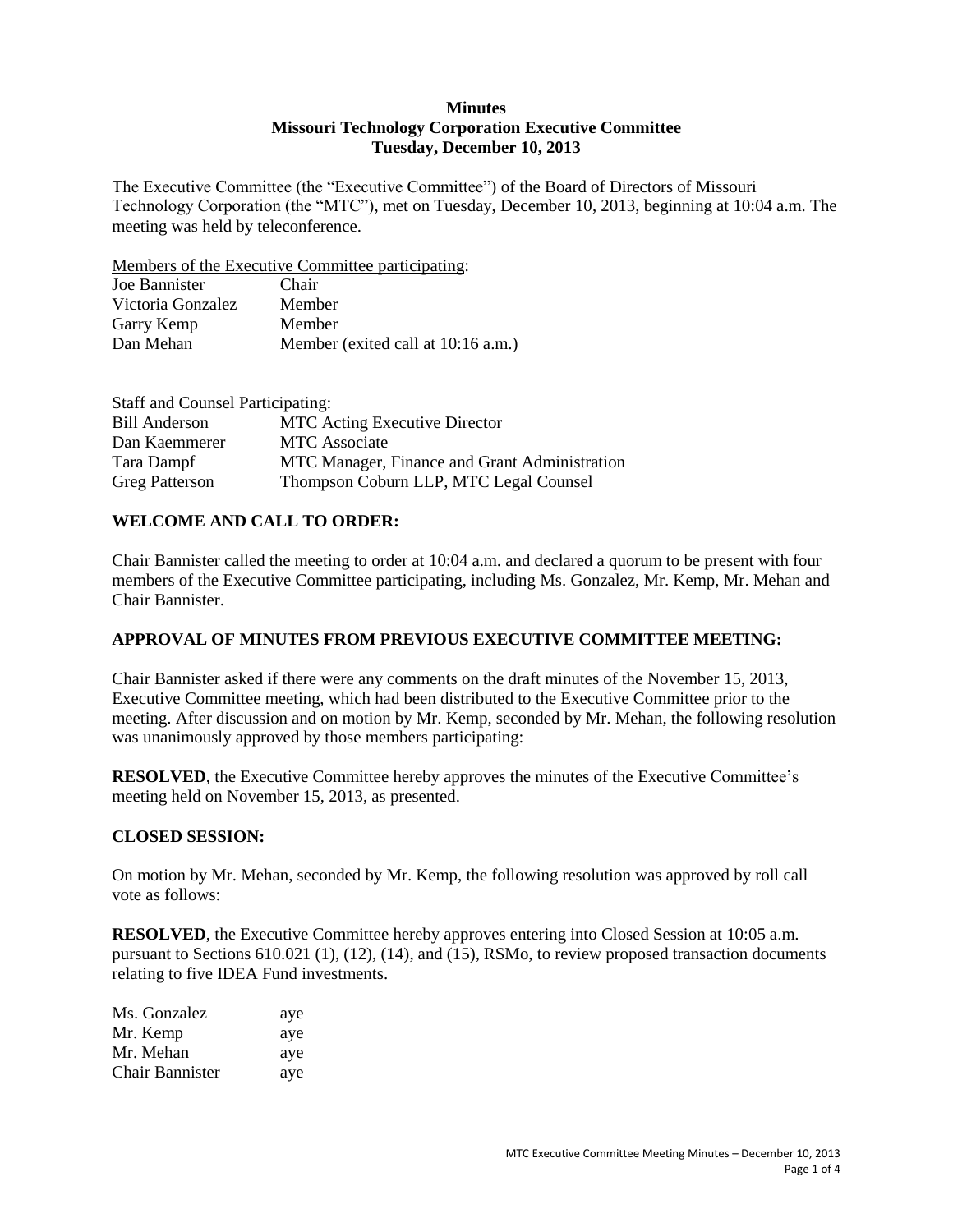On motion by Mr. Mehan, seconded by Mr. Kemp, the following resolution was approved by roll call vote as follows:

**RESOLVED**, the Executive Committee approves reconvening from Closed Session at 10:16 a.m.

| Ms. Gonzalez           | aye |
|------------------------|-----|
| Mr. Kemp               | aye |
| Mr. Mehan              | aye |
| <b>Chair Bannister</b> | aye |

Chair Bannister reported that the Executive Committee took no action in the Closed Session after a discussion confined to the matters stated above. The Executive Committee continued its discussion in Open Session.

### **REVIEW OF IDEA FUND TRANSACTION DOCUMENTS:**

On motion by Mr. Bannister, seconded by Mr. Kemp, the following resolutions were unanimously approved by those members participating:

**RESOLVED,** the Executive Committee on behalf of the MTC Board hereby approves the conversion of the principal of the convertible debt financing previously provided by MTC to CardiaLen Inc. into Series A Preferred Stock of CardiaLen Inc., including the related forms of agreements and instruments as presented; and

**FURTHER RESOLVED,** the Executive Committee on behalf of the MTC Board hereby authorizes the MTC Acting Executive Director on behalf of MTC to complete any remaining due diligence and to negotiate, amend, and approve any and all agreements, documents or instruments and to take such other actions as may be required or desirable in connection with, or in furtherance of such conversion; and

**FURTHER RESOLVED,** the Executive Committee on behalf of the MTC Board hereby authorizes the MTC Acting Executive Director on behalf of MTC to execute and deliver all documents relating to the above conversion.

On motion by Mr. Kemp, seconded by Ms. Gonzalez, the following resolutions were unanimously approved by those members participating:

**RESOLVED,** the Executive Committee on behalf of the MTC Board hereby approves the transaction documents for a loan by MTC in the amount of \$500,000 pursuant to High-Tech Industrial Expansion Application 2013-07-001 (Sage Labs, Inc.) in substantially the form presented;

**FURTHER RESOLVED,** the Executive Committee on behalf of the MTC Board hereby authorizes the MTC Acting Executive Director to execute and deliver on behalf of MTC all documents relating to such loan; and

**FURTHER RESOLVED,** the Executive Committee on behalf of the MTC Board hereby authorizes the MTC Acting Executive Director on behalf of MTC to negotiate, amend, and approve any and all agreements, documents or instruments and to take such other actions as may be required or desirable in connection with, or in furtherance of the above loan.

On motion by Ms. Gonzalez, seconded by Mr. Kemp, the following resolutions were unanimously approved by those members participating: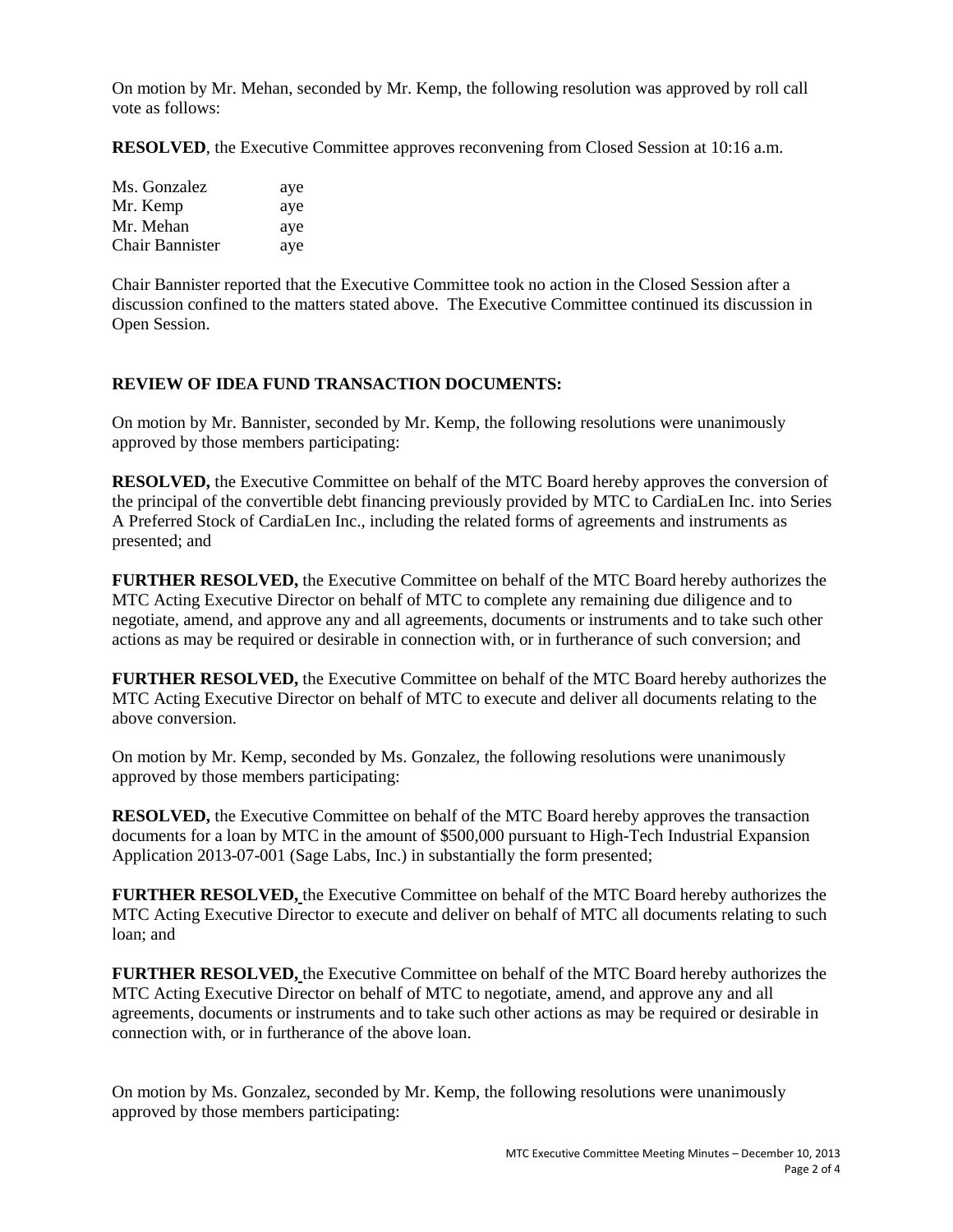**RESOLVED**, the Executive Committee on behalf of the MTC Board hereby approves the transaction documents for a convertible loan by MTC in an amount up to \$250,000 pursuant to Seed Capital Co-Investment Application 2013-08-001 (GeneriCo, LLC**)** in substantially the form presented;

**FURTHER RESOLVED**, the Executive Committee on behalf of the MTC Board hereby authorizes the MTC Acting Executive Director to execute and deliver on behalf of MTC all documents relating to such convertible loan; and

**FURTHER RESOLVED**, the Executive Committee on behalf of the MTC Board hereby authorizes the MTC Acting Executive Director on behalf of MTC to negotiate, amend, and approve any and all agreements, documents or instruments and to take such other actions as may be required or desirable in connection with, or in furtherance of the above convertible loan.

On motion by Mr. Bannister, seconded by Mr. Kemp, the following resolutions were unanimously approved by those members participating:

**RESOLVED**, the Executive Committee on behalf of the MTC Board hereby approves the transaction documents for an investment by MTC in an amount of \$200,000 to purchase Class A membership units pursuant to Venture Capital Co-Investment Application 2013-08-002 (Venture 360, LLC**)** in substantially the form presented;

**FURTHER RESOLVED**, the Executive Committee on behalf of the MTC Board hereby authorizes the MTC Acting Executive Director to execute and deliver on behalf of MTC all documents relating to such investment; and

**FURTHER RESOLVED**, the Executive Committee on behalf of the MTC Board hereby authorizes the MTC Acting Executive Director on behalf of MTC to negotiate, amend, and approve any and all agreements, documents or instruments and to take such other actions as may be required or desirable in connection with, or in furtherance of the above investment.

On motion by Mr. Kemp, seconded by Ms. Gonzalez, the following resolutions were unanimously approved by those members participating:

**RESOLVED**, the Executive Committee on behalf of the MTC Board hereby approves the transaction documents for a convertible loan by MTC in an amount up to \$200,000 pursuant to Seed Capital Co-Investment Application 2012-04-021 (Dorsata, Inc.**)** in substantially the form presented;

**FURTHER RESOLVED**, the Executive Committee on behalf of the MTC Board hereby authorizes the MTC Acting Executive Director to execute and deliver on behalf of MTC all documents relating to such convertible loan; and

**FURTHER RESOLVED**, the Executive Committee on behalf of the MTC Board hereby authorizes the MTC Acting Executive Director on behalf of the MTC to negotiate, amend, and approve any and all agreements, documents or instruments and to take such other actions as may be required or desirable in connection with, or in furtherance of the above convertible loan.

#### **NEW BUSINESS:**

Director Anderson informed the Executive Committee that E.W. Scripps announced that it will acquire Newsy for \$35 million in cash. Newsy and its employees will continue its operations in Columbia after